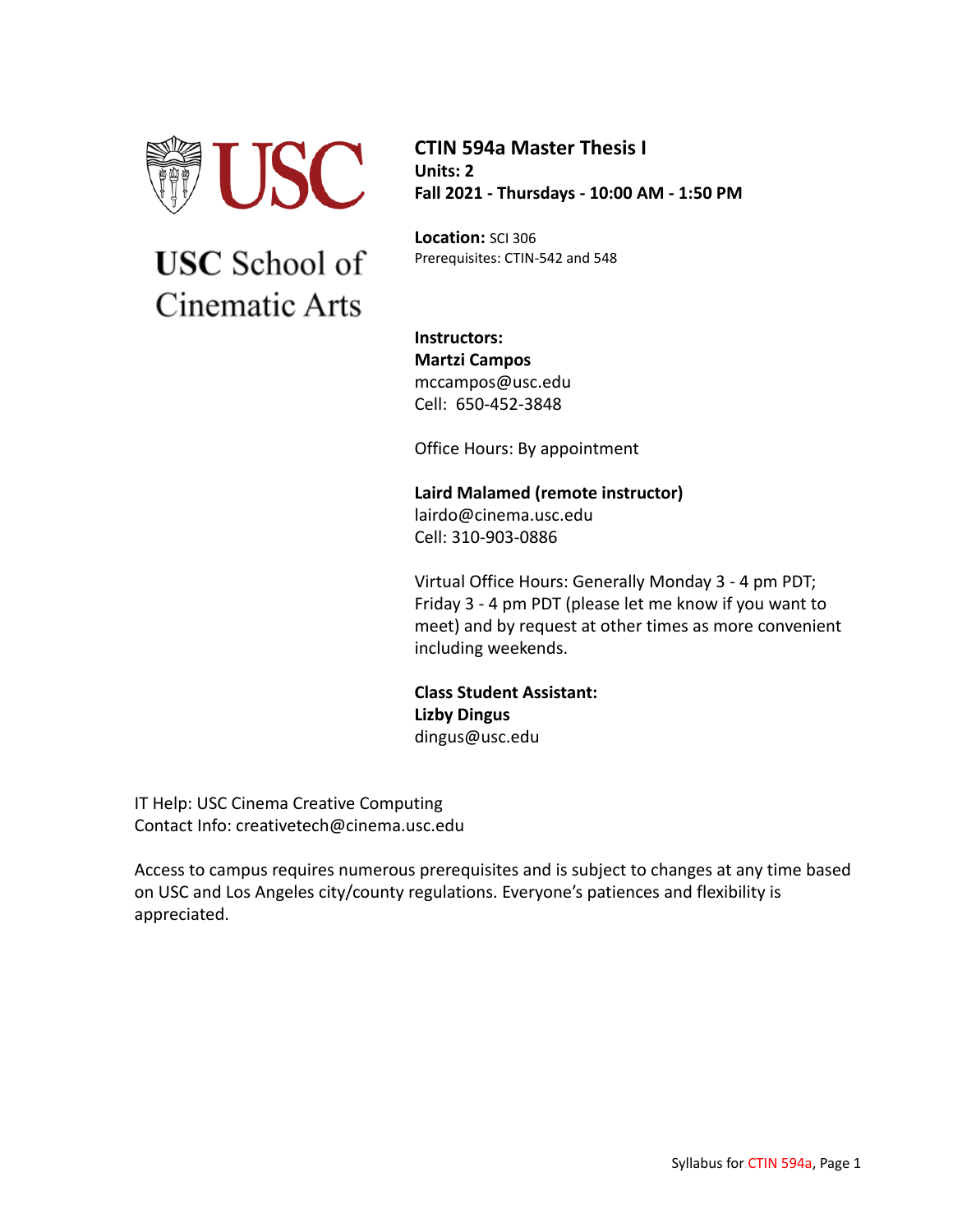# **Course Description**

Martzi and Laird are excited to welcome you to year 3 of your MFA work and to see your amazing thesis projects develop and flourish.

CTIN-594a Masters Thesis is a studio class designed to provide the framework, guidance and feedback to assist in the development and production of the MFA thesis final project, begun in 542/548. During this 5th semester of the MFA, students will complete the major design and first playable phase of their project. They will demonstrate their projects at a faculty open house in December.

MFA candidates are expected to finalize their thesis goals, set a schedule, manage a team (if applicable) and produce regular, playable builds for review by their thesis committees, instructors and cohort. Feedback will be provided in a variety of formats from verbal, written to user studies. 594a expects the students to utilize and synthesize all of the ideas, techniques and experiences from their first 4 semesters. By using these skills, they will successfully develop their projects.

Key deliverables during the term include

- 1. Updated and final thesis idea and pillars
- 2. Schedule for the fall and spring semesters leading to thesis show in May 2022
- 3. The establishment and management of a team to assist in production
- 4. Multiple playable builds of their projects, culminating in a polished first playable/vertical slice or even Alpha.
- 5. A written introspection about their project at midterm
- 6. Participation in a winter "open house" (which may be in person or virtual or a hybrid)

The class is a combination of guest visits by faculty specialists and project reviews driven by student work sharing and ample feedback from each other. Attendance is required (unless agreed upon in advance due to urgent requirements). Openness and honesty are key drivers.

# **Learning Objectives**

The key learning objective is how to lead a two semester project, being objective as to its successful and non-successful elements, adjusting as necessary while still retaining the thesis goal. An additional goal is the ability to communicate about the projects in verbal and written form whether in long or short time scales.

As a reminder, the success MFA degree requires the completion of these elements:

- 1. Completed Thesis Interactive Project
- 2. A written paper discussing the thesis and implications from the project
- 3. An Oral Defense presentation to the faculty and students
- 4. Participation in the Spring thesis show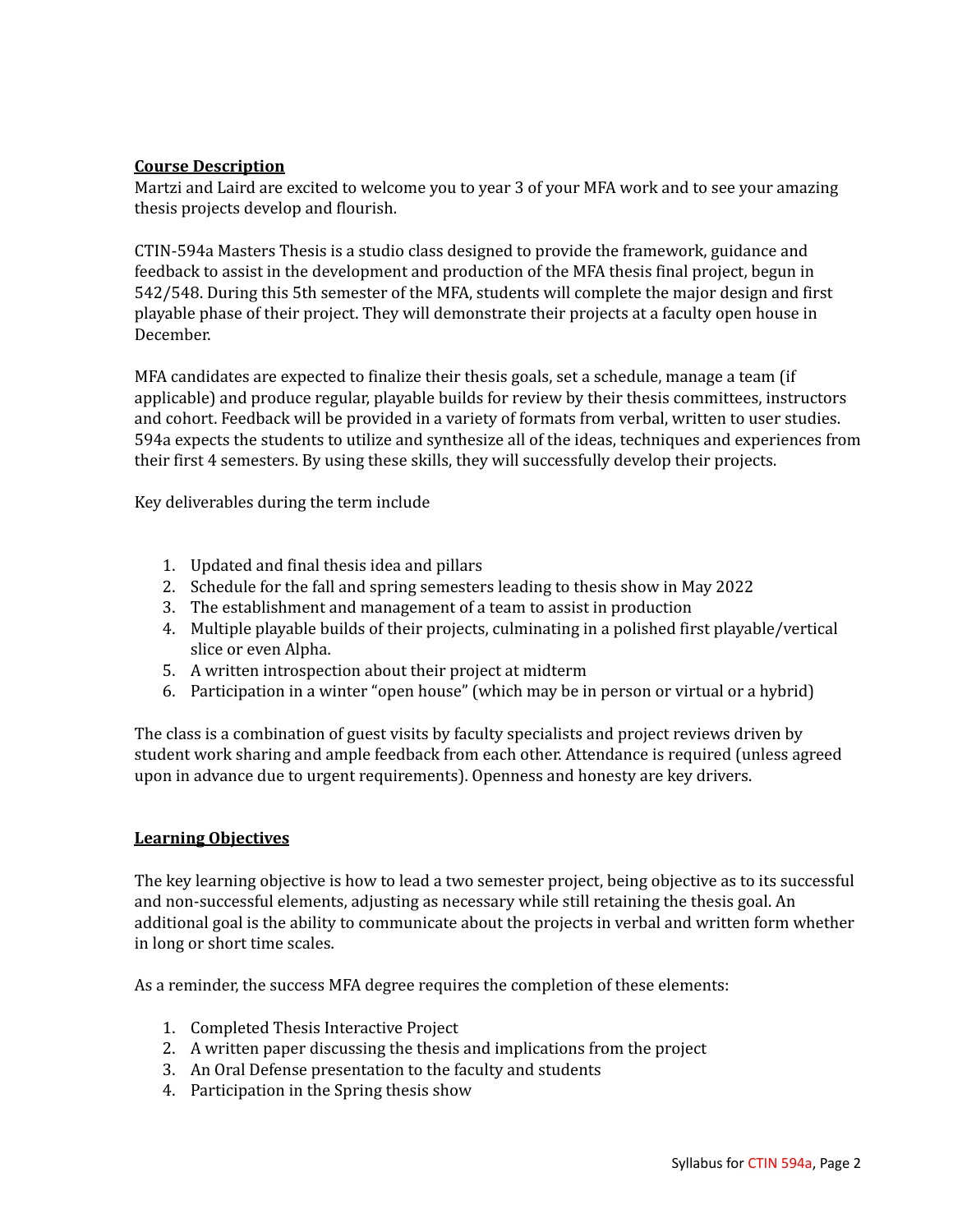5. Completion of all other requirements, in good standing and the minuum GPA as documents by the department and Graduate School

Being able to receive feedback and distill patterns to drive improvements in key areas.

Being able to give feedback that is objective, example driven and relates to the project goals as a whole. We will be giving feedback on your feedback!

Note: Participation in USC Games Expo is not a requirement (nor a guarantee) for the 2022 graduating class. Further details to be shared.

# **Schedule**

Fall 2021 has only 13 sessions due to various breaks. Class begins on Thursday, August 26. The final class is Thursday, December 2. We will have our winter show during the last class.

# **Class attendance is mandatory.**

All of us experienced much of the past 18-months as an online experience. This is well over half of the time this class has had in Graduate School. As we return to campus (hopefully), we have to remember how to do it! Please be patient with everyone.

Additionally, everyone will be expected to show their TrojanCheck code upon entering class until such time as USC removes the daily health check in.

| Week         | Date     | Class Overview                                                         |
|--------------|----------|------------------------------------------------------------------------|
| $\mathbf{1}$ | 8/26/21  | Introductions / The Thesis / Logistics / Student mini-pitch<br>updates |
| 1.5          | 8/27/21  | AGP-MFA Team crewing / recruiting event, 6 PM PDT                      |
| 2            | 9/2/21   | Project Set Up: David White, Production / Matt Whiting,<br>Programming |
| 3            | 9/9/21   | Thesis Committees Finalized / Scott Easley, Art Pipelines and<br>Prep  |
| 3.5          | 9/10/21  | AGP-MFA Team crewing / recruiting event, 6 PM PDT                      |
| 4            | 9/16/21  | <b>Prior Art Document Due</b>                                          |
| 5            | 9/23/21  | Lesley Mathieson, Design / Dennis Wixon, User Studies                  |
| 6            | 9/30/21  | Jesse Vigil, Audio Design                                              |
| 7            | 10/7/21  | Midterm Progress Paper Due / Tracy Fullerton (11:30-12:30)             |
| 8            | 10/14/21 | <b>Updated Schedule Due / NO CLASS - FALL BREAK</b>                    |

Note: Guest Speakers Order is Subject to Change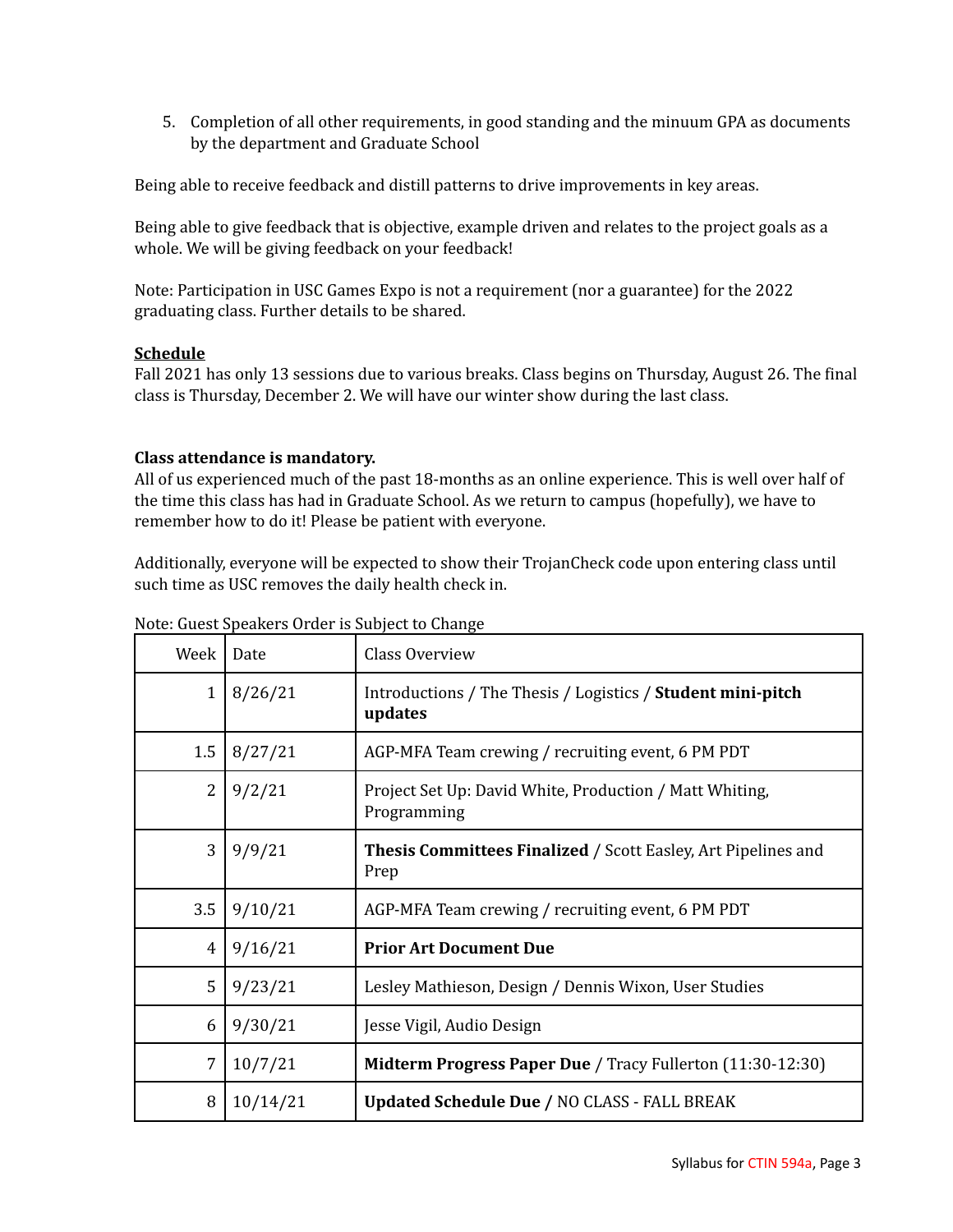| 9  | 10/21/21 | <b>Re-Mini Pitch / Danny Bilson</b> |
|----|----------|-------------------------------------|
| 10 | 10/28/21 | TBD                                 |
| 11 | 11/4/21  | Winter Open House Planning          |
| 12 | 11/11/21 | TBD                                 |
| 13 | 11/18/21 | Winter Open House Final Logistics   |
| 14 | 11/25/21 | NO CLASS - THANKSGIVING             |
| 15 | 12/2/21  | Winter Open House and wrap up       |

The class will be recorded if required by USC.

We will host a shared folder for student work and class information.

# **Formal Check-ins**

In addition - At least once in the semester, each student should schedule a formal check in with both Martzi and with Laird (separately) to discuss your projects. Anytime between weeks 4 and 10 make the most sense.

You should be meeting with all of your thesis advisors on a regular basis (weekly or biweekly).

# **Grading**

CTIN-594a is a complete/incomplete credit course. You will be given credit for the class (as well as the corresponding 594b in Spring 21) upon the approval of your masters thesis. You will receive feedback on your deliverables, project critiques and your ability to give feedback.

(Note that graduate students must maintain a B average (3.0 GPA) as per USC Graduate School requirements which is based on your other coursework. Please see Sam if you are concerned about this requirement.)

# **Assignment Submission Policy**

Generally, written assignments will be submitted via the shared Google Docs Drive. Please be aware that the entire class can view these files, so please do not share materials in this location you wish to keep private.

Oral assignments (project updates, pitches, etc) will be presented in class.

#### **Attendance Policy**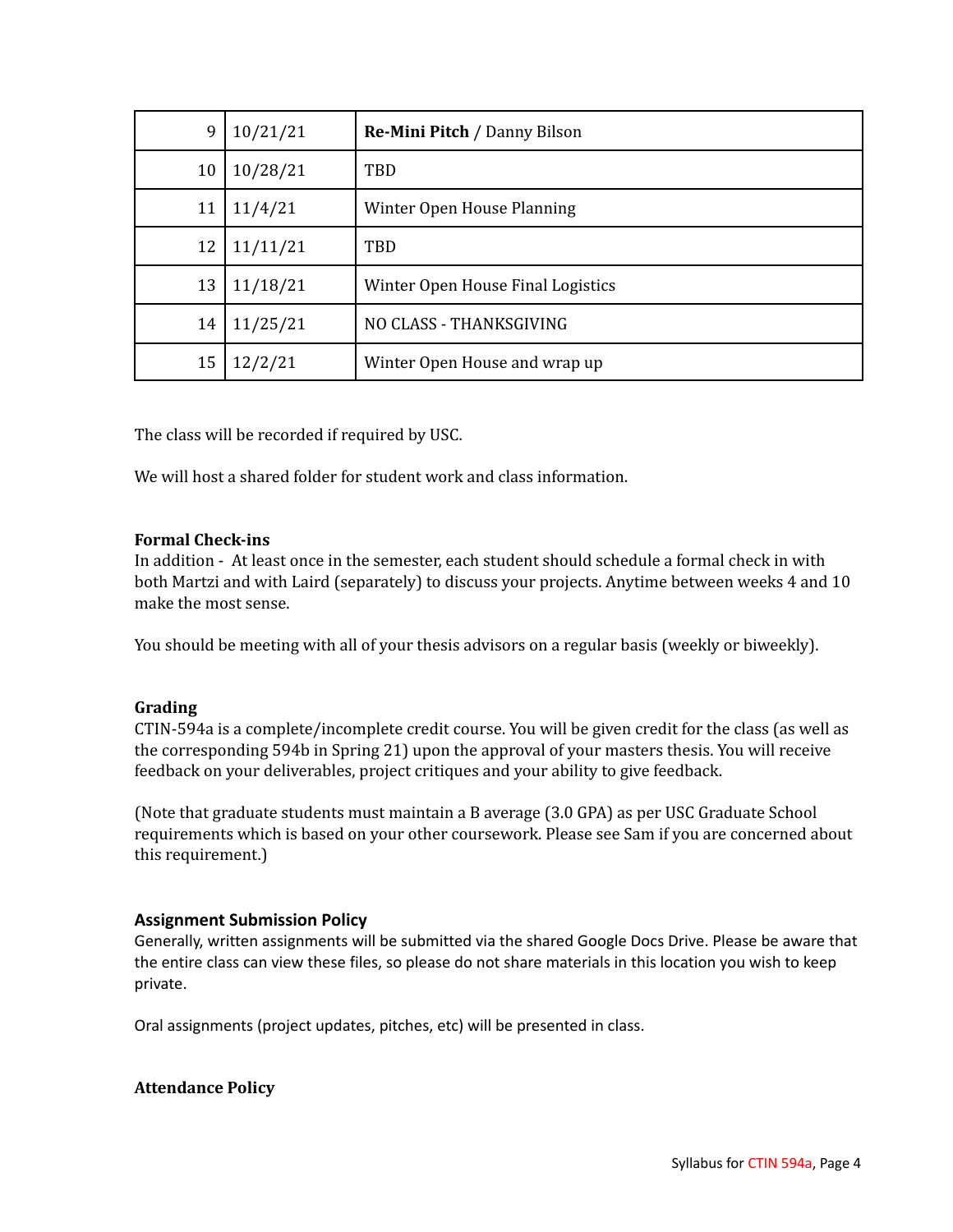Punctual attendance at all classes is mandatory. Students arriving (or logging in for Zoom classes) more than five minutes late to three classes, more than ten minutes late to a single class, or leaving early, will be marked as having an unexcused absence from class, unless prior permission has been obtained from the instructor. The following guidelines are from the Interactive Media & Games Division handbook regarding absences and grading and apply to all students.

Excused absences include:

- Illness (with a doctor's verification)
- Family or personal emergency (with verification)
- Religious Observance

We all understand emergencies arise, and breaks will be provided during class to handle the usual deluge of electronic messages. Please inform an instructor or SA of urgent situations.

Given the online nature of the class, we recognize the strain of multiple hours per day with VC. As such, if you need a break, please let your instructors know and take it. We will have break time as part of our classes.

We also realize that since we have devices all around us, the distraction is real. We recommend trying to close down all forms of other comms during class, and silencing alerts from social media, email etc.

# **Diversity, Equity and Inclusion**

In making games and interactive media in a professional and ethical way, it is important that you consider diversity and inclusion. When looking at your projects, you should consider who is depicted and how this work will impact others. What kinds of individuals and communities are represented in your work? What point of view does your work express? This class may assist you in learning how to make work that includes diverse viewpoints, and may discuss racial, religious, gender and sexual orientation issues in the context of games and interactive media.

# **Safer Spaces**

In this class, we make a commitment to foster a welcoming and supportive environment where students of all identities and backgrounds can flourish. This means that we will issue content warnings as appropriate, use preferred pronouns, and respect self-identifications. While debate and discussion are welcome, please remain aware of the implications of your words and the images that you include in your work. If the instructor or another student points out that something you have said or shared with the group might be offensive, avoid being defensive; this is a valuable opportunity for us to grow and learn together. If you have a concern about any aspect of the class, you are encouraged to speak with the instructor. If you feel uncomfortable speaking with the instructor, you are also welcome to speak with either the undergraduate or graduate advisor for the division, who can discuss the issue with you directly or point you toward other on- and off-campus resources for addressing your concern.

Harassment, sexual misconduct, interpersonal violence, and stalking are not tolerated by the university. All faculty and most staff are considered Responsible Employees by the university and must forward all information they receive about these types of situations to the Title IX Coordinator.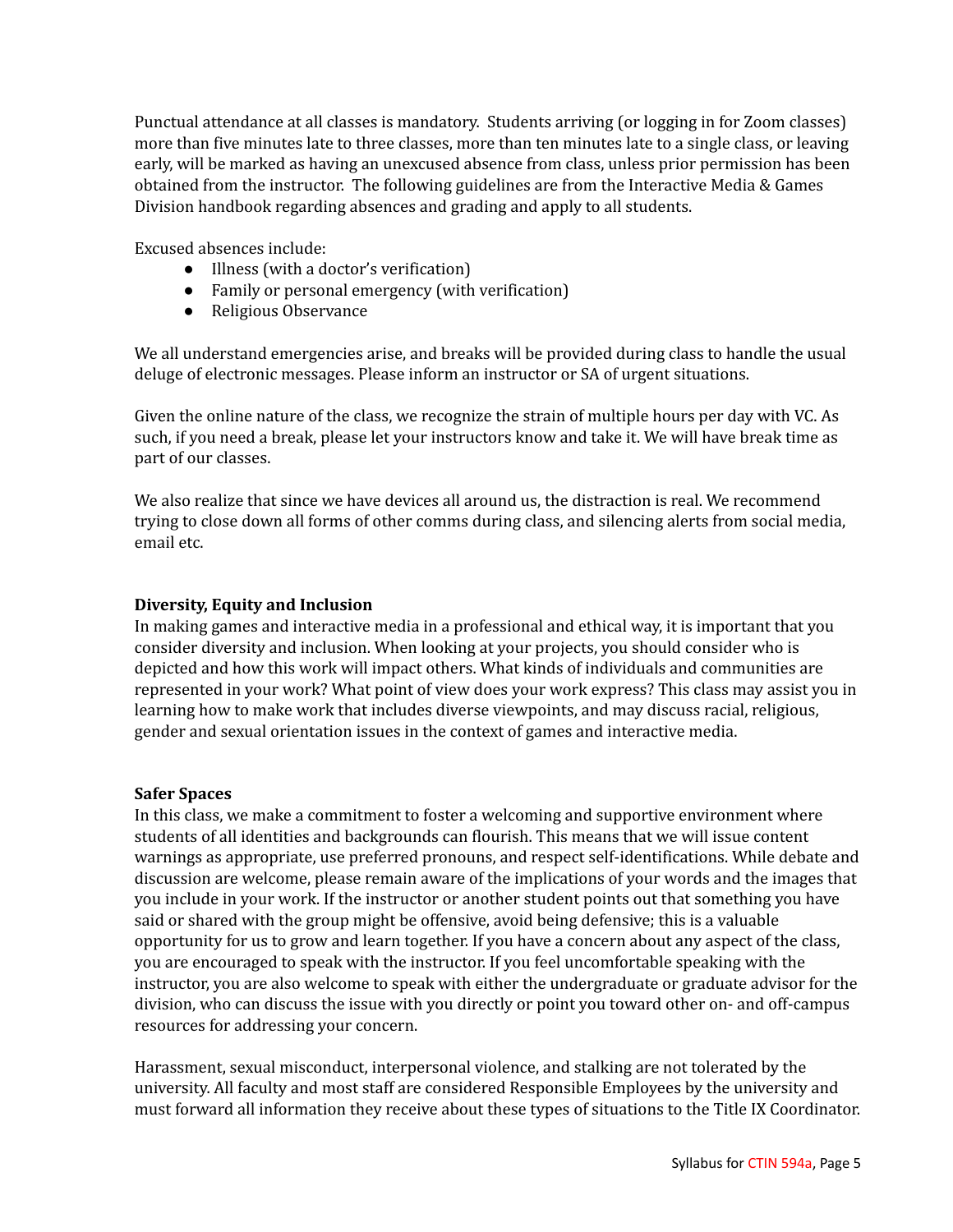The Title IX Coordinator is responsible for assisting students with supportive accommodations, including academic accommodations, as well as investigating these incidents if the reporting student wants an investigation. The Title IX office is also responsible for coordinating supportive measures for transgender and nonbinary students such as faculty notifications, and more. If you need supportive accommodations you may contact the Title IX Coordinator directly (titleix@usc.edu or 213-821-8298) without sharing any personal information with me. If you would like to speak with a confidential counselor, Relationship and Sexual Violence Prevention Services (RSVP) provides 24/7 confidential support for students (213-740-9355 (WELL); press 0 after hours).

## **Statement on Academic Conduct and Support Systems**

#### **Academic Conduct:**

Plagiarism – presenting someone else's ideas as your own, either verbatim or recast in your own words – is a serious academic offense with serious consequences. Please familiarize yourself with the discussion of plagiarism in SCampus in Part B, Section 11, "Behavior Violating University Standards" [policy.usc.edu/scampus-part-b.](https://policy.usc.edu/scampus-part-b/) Other forms of academic dishonesty are equally unacceptable. See additional information in SCampus and university policies on scientific misconduct, [policy.usc.edu/scientific-misconduct](http://policy.usc.edu/scientific-misconduct).

#### **Support Systems:**

*Counseling and Mental Health - (213) 740-9355 – 24/7 on call* [studenthealth.usc.edu/counseling](https://studenthealth.usc.edu/counseling/)

Free and confidential mental health treatment for students, including short-term psychotherapy, group counseling, stress fitness workshops, and crisis intervention.

*Student Health Leave Coordinator* – 213-821-4710

Located in the USC Support and Advocacy office, the Health Leave Coordinator processes requests for health leaves of absence and advocates for students taking such leaves when needed. <https://policy.usc.edu/student-health-leave-absence/>

*National Suicide Prevention Lifeline - 1 (800) 273-8255 – 24/7 on call* [suicidepreventionlifeline.org](http://www.suicidepreventionlifeline.org/)

Free and confidential emotional support to people in suicidal crisis or emotional distress 24 hours a day, 7 days a [w](http://www.suicidepreventionlifeline.org/)eek.

*Relationship and Sexual Violence Prevention and Services (RSVP) - (213) 740-9355(WELL), press "0" after hours – 24/7 on call*

[studenthealth.usc.edu/sexual-assault](https://studenthealth.usc.edu/sexual-assault/)

Free and confidential therapy services, workshops, and training for situations related to gender-based harm[.](https://engemannshc.usc.edu/rsvp/)

#### *Office of Equity and Diversity (OED)- (213) 740-5086 | Title IX – (213) 821-8298* [equity.usc.edu](https://equity.usc.edu/), [titleix.usc.edu](http://titleix.usc.edu)

Information about how to get help or help someone affected by harassment or discrimination, rights of protected classes, reporting options, and additional resources for students, faculty, staff, visitors, and applicants. The university prohibits discrimination or harassment based on the following *protected characteristics*: race, color, national origin, ancestry, religion, sex, gender, gender identity, gender expression, sexual orientation, age, physical disability, medical condition, mental disability, marital status, pregnancy, veteran status, genetic information, and any other characteristic which may be specified in applicable laws and governmental regulations. The university also prohibits sexual assault, non-consensual sexual contact, sexual misconduct, intimate partner violence, stalking, malicious dissuasion, retaliation, and violation of interim measures.